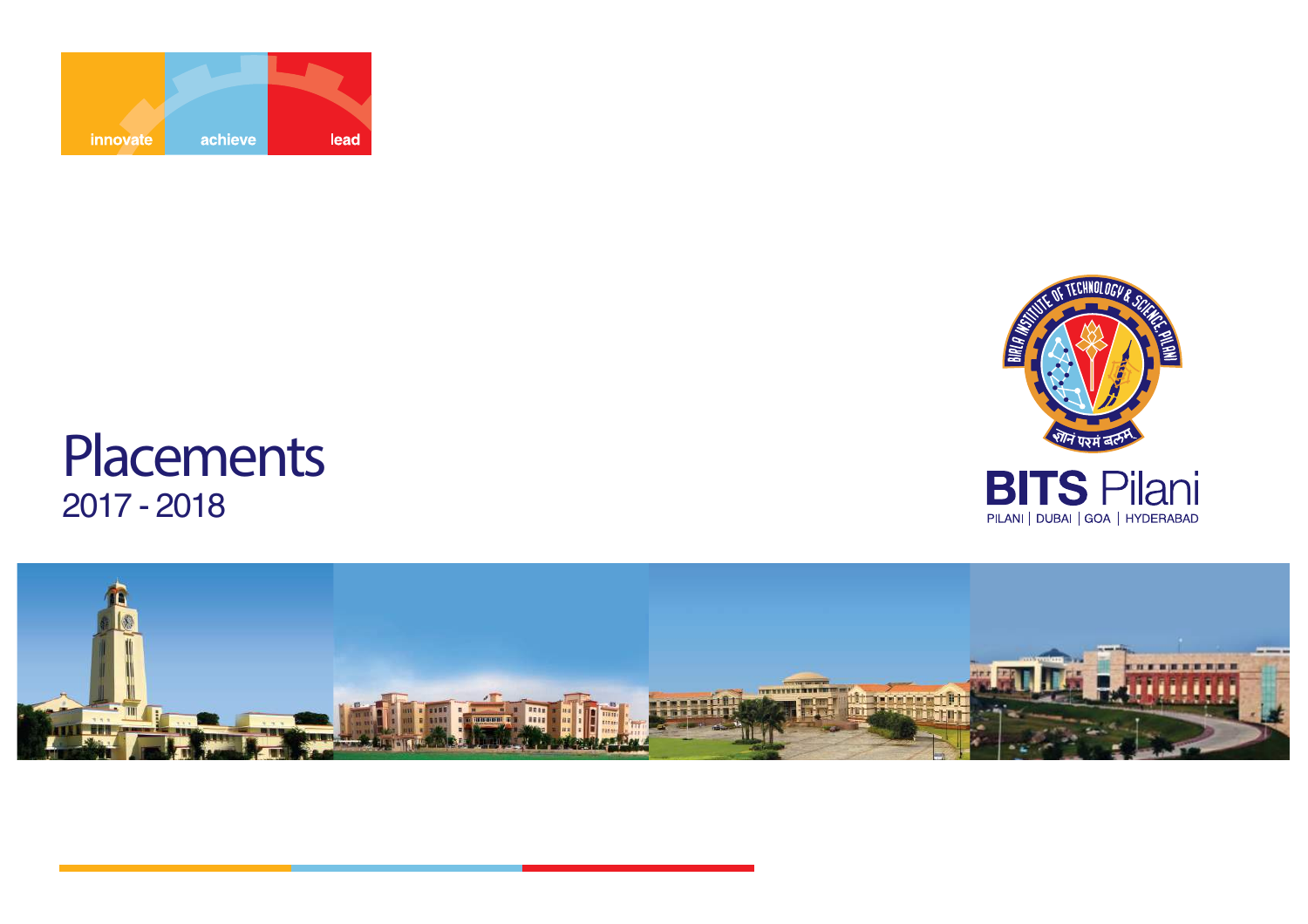### **Message from our Vice-Chancellor**Prof. Souvik Bhattacharyya



BITS Pilani has been consistently ranked amongst the top ten engineering institutes in the country and as the best private engineering institute by leading domestic and global ranking agencies and publications. 2017 has been no exception with India Today, The Week, Outlook and Education World adjudging us as the best non-government Engineering Institute in India. BITS Pilani is now ranked in the most internationally eminent Rankings of both THE (Times Higher Education) and QS (Quacquarelli Symonds). THE Asia University Ranking of BITS Pilani improved by 10 ranks to 181-190 in 2017. This year, we have debuted in the QS World University ranking, where only two non-government institutes are ranked from India. On the domestic front, the NIRF 2017 (National Institutional Ranking Framework, MHRD) has ranked BITS Pilani at 13 in the University category and is the second ranked non-government university.

This is the culmination of a long term sustained pathway to excellence. Right from its inception BITS Pilani has had a world class curriculum for its UG and PG Programmes, with emphasis on developing analytical skills along with hands-on laboratory-based experimentation and project-oriented work - the do engineering exposure. BITS Pilani, with the help of MIT, was the first in India to introduce a semester based credit-based system with continuous evaluation.

Admissions to BITS Pilani are based solely on merit as determined by nationwide online tests - BITSAT conducted by BITS Pilani. Our graduates following the rigorous training, both inside the classrooms and laboratories as well as through immersive internships in the corporate world, are well equipped to design, develop and market products and services for the discerning consumers in India or abroad and also take on leadership roles in later years in their careers. I invite design, manufacturing and service organizations in India and abroad to visit our campuses at Pilani, Goa,Hyderabad and Dubai and explore placement opportunities with our students graduating in the year 2018.

#### **Prof. Souvik Bhattacharyya Vice-Chancellor**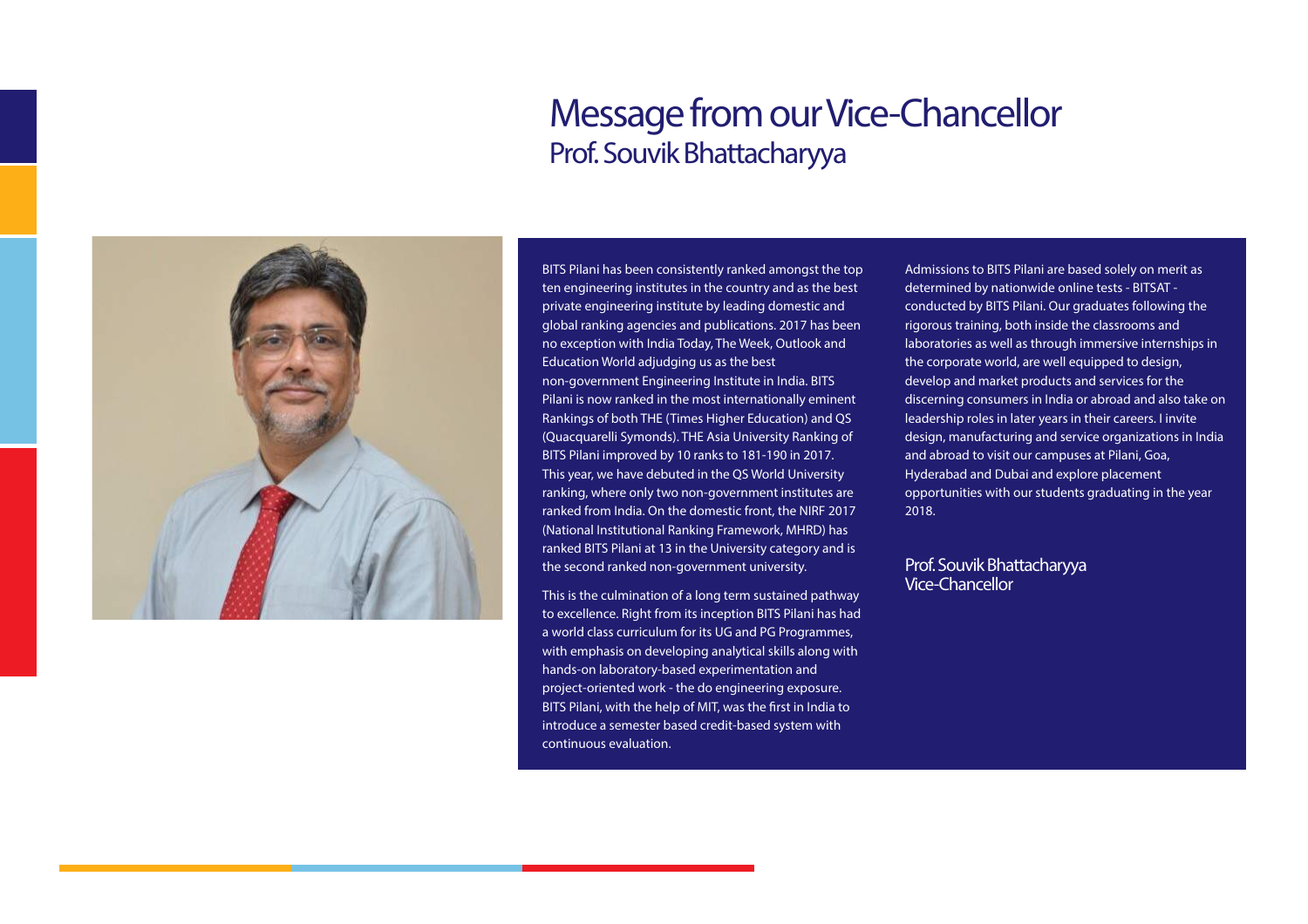# **Table of Contents**

| <b>BITS Pilani</b> |  |
|--------------------|--|
|--------------------|--|

### **Introduction A Winning Legacy**

| <b>History</b>                     |    |
|------------------------------------|----|
| <b>Alumni Network</b>              | 03 |
| <b>The Intake Process - BITSAT</b> | 14 |

### **Life at BITS Pilani**

| <b>Education and Curriculum</b> | 05       |
|---------------------------------|----------|
| Academic Life                   | 06       |
| <b>Practice School</b>          | $\Omega$ |

### **Our Campuses**

| Pilani Campus              | 08 |
|----------------------------|----|
| <b>KK Birla Goa Campus</b> | 09 |
| <b>Hyderabad Campus</b>    | 10 |
| Dubai Campus               | 11 |

### **Placements**

| <b>Student Availability for Placements</b> | 12 |
|--------------------------------------------|----|
| <b>Process Driven Placement System</b>     | 13 |
| <b>Why Recruit from BITS Pilani</b>        | 14 |
| <b>Past Recruiters</b>                     | 15 |

### **Contact Us**

| <b>BITS Campuses</b> | 18 |
|----------------------|----|
|                      |    |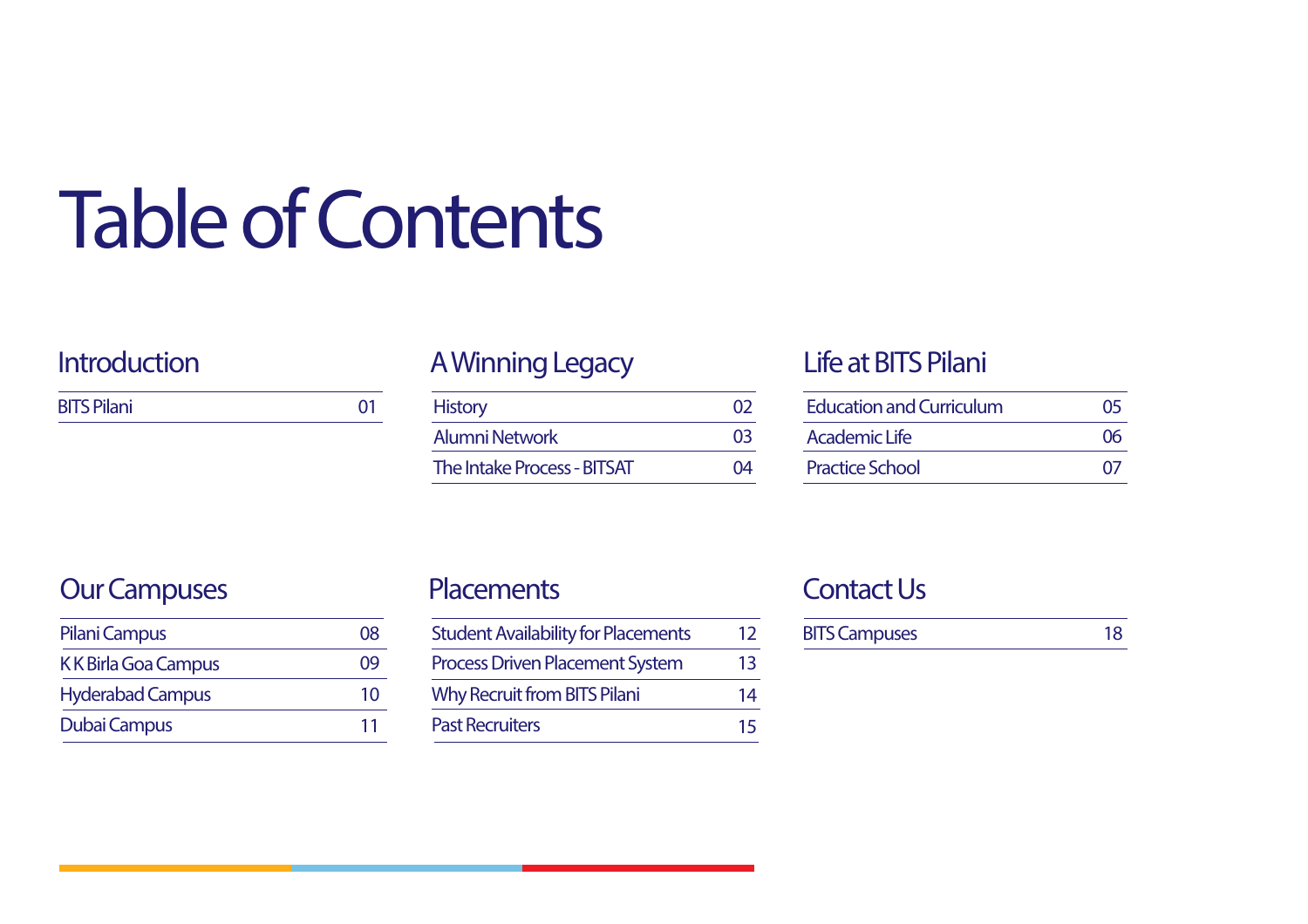## **History**

**02**

Our flagship campus at Pilani (Rajasthan) was set up in<br>technical collaboration with MIT (USA), under the Ford<br>Foundation Grant and later was deemed to be a university in 1964. Over time, our footprint has spread across the nation and abroad with the opening of sister campuses at Goa, Hyderabad and Dubai. We have been accredited with the highest grade 'A' by the NAAC and

received a combined score between all our campuses of 3.71 out of 4. Outlook Magazine has ranked us the best private engineering university and the 6th best overall. The magazine also ranked us no. 1 in terms of personality development, Industry interface and Infrastructure.

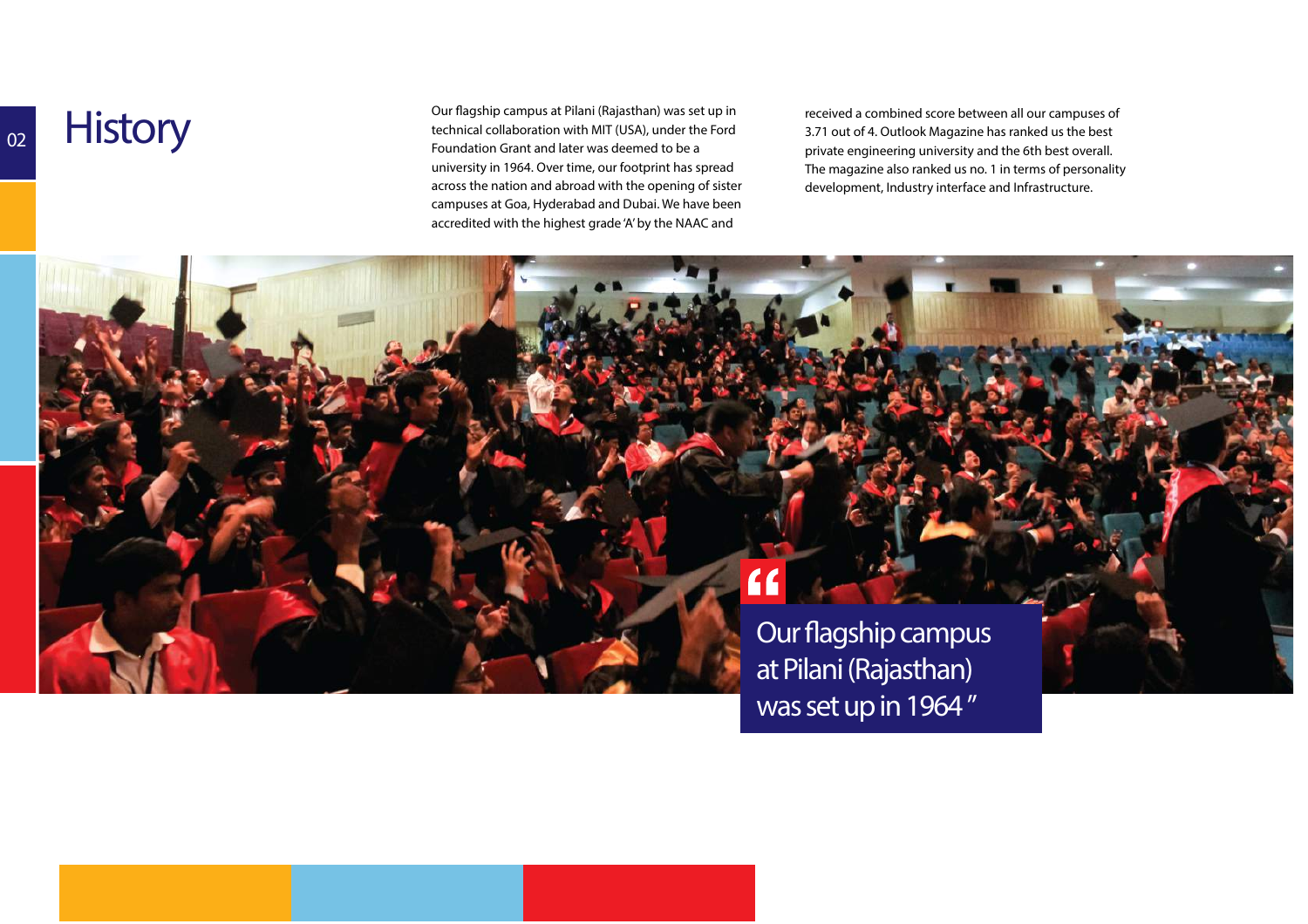## **Alumni Network**

**03**

 The truest worth of an institute can only be gauged by the success of its alumni. On this front, our students have made us proud time and again. From top corporate executives to successful entrepreneurs, from leading researchers to renowned faculty, and leaders of Industry to leaders of the nation, our alumni have made truly remarkable achievements in a diverse range of fields.

Our vast alumni network helps us in bringing a real-life perspective to students by interacting with them regularly through meets arranged by the Alumni association and coaching and mentoring students to prepare for real world challenges in industry and beyond.

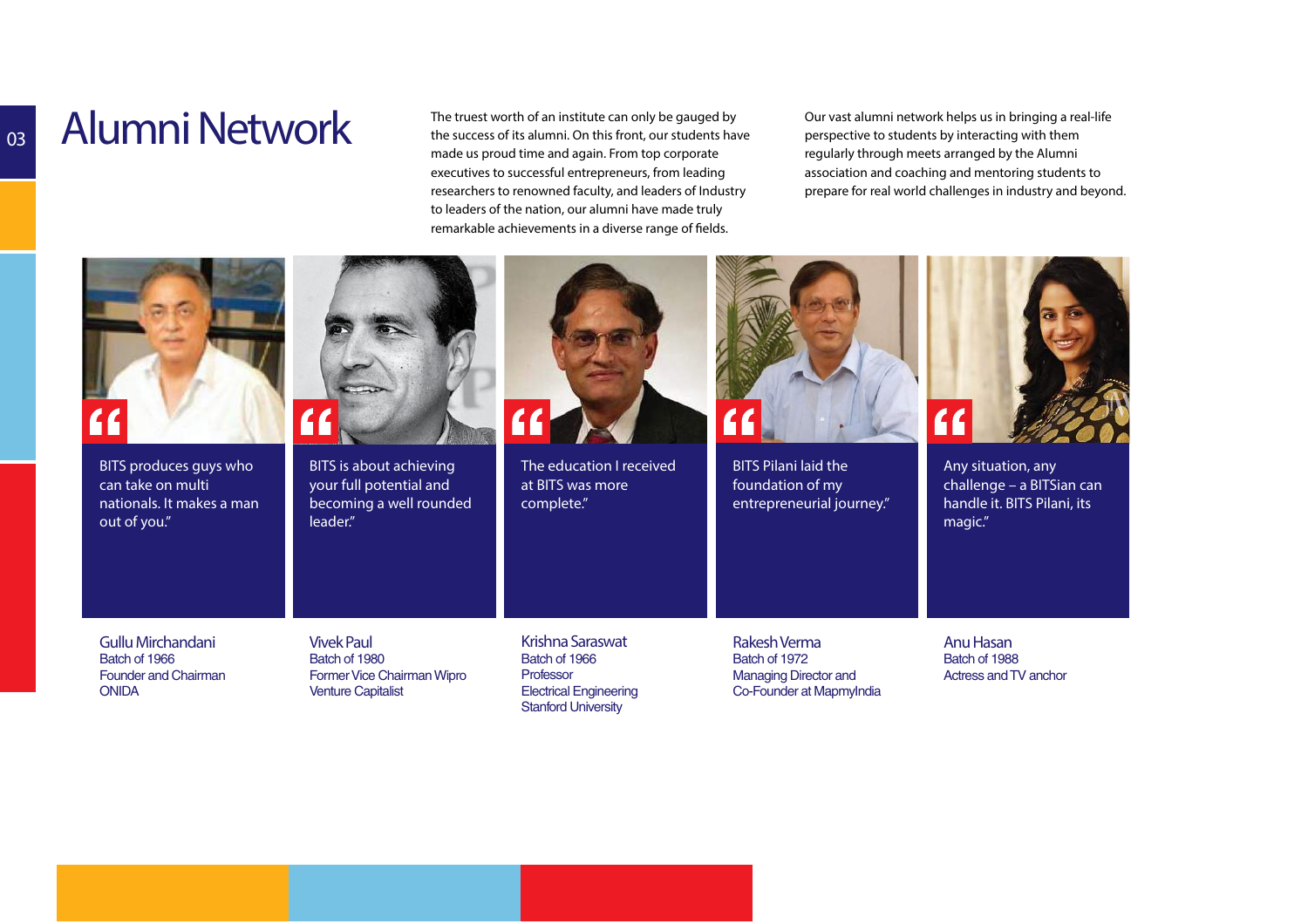### **The Intake Process - BITSAT**

### $66$

**The pursuit of excellence requires a transparent and honest approach "**



BITS Pilani is one of the very few institutes in Indiawhere 'Merit' is the only criterion for admission.

Entry for all BITS aspirants is through a common online test known as BITSAT. Being a completely automated system conducted under stringent supervision, the admission system is completely transparent.

Apart from Physics, Chemistry and Maths, BITSAT tests students on logical reasoning and English, thusmaking it more complete and comprehensive in its

evaluation of the candidates.

Applicants must have 80% aggregate in Physics, Chemistry and Mathematics and 60% score in English, in their senior secondary board exams to be considered for admission. Every year, a large number of Board toppers join BITS from all across the country.

Similar merit-based intake policy is followed in all admission Processes in Masters and PhD admissions. Admission to BITS Pilani, Dubai Campus is based entirely on the candidate's merit in 10+2 level examination. Candidates with BITSAT score have preferential admission. Candidates from GCC countries are first offered admission.

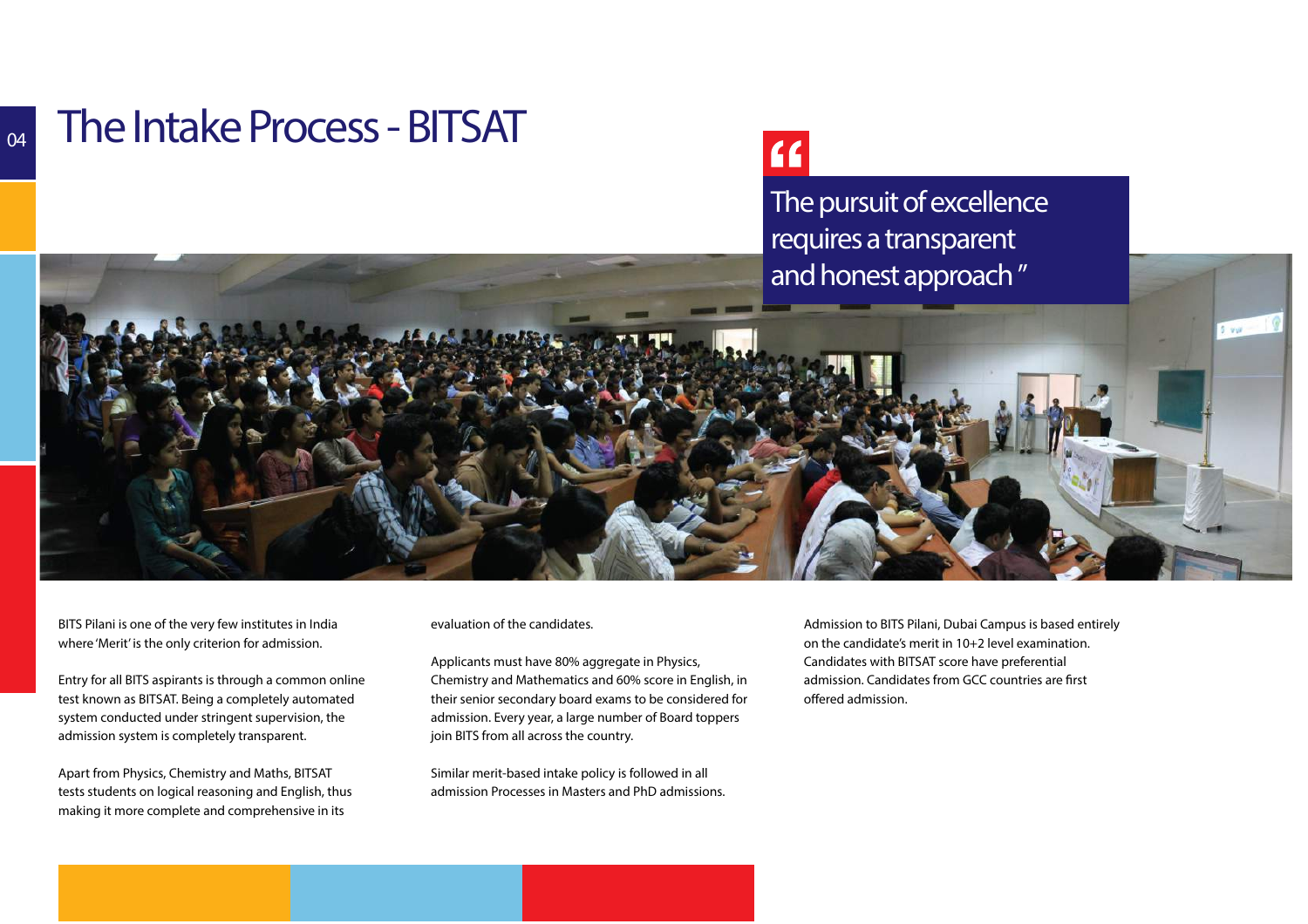## **Education and Curriculum**

BITS Pilani has always stood for the best in education and pedagogy. We design our courses to promote deep understanding and learning of concepts. Our curriculum is constantly evolving, keeping in sync with global research.

The following are some of the key components of curriculum at our campuses.

#### **Academic Life**

The programme structures for all our disciplines have been designed to challenge the brightest minds. Each academic year is divided into 2 semesters, with the following outline:

#### **Degree Programs**

We offer educational degrees at First Degree (Undergraduate), Higher Degree (Graduate) and Doctoral Levels.

At the first degree level, we offer B.E (Hons), B. Pharm. (Hons.), M.Sc. (Hons.), and M. Sc. (Tech) degrees.

At the Higher Degree level, we offer M.E., M.Pharm and MBA Programmes.

#### **Note:**

1) All first degrees typically take 4-years to complete 2) All dual degrees typically take 5-years to complete3) The institute follows a 10-point grading system.

#### **Dual Degree**

The purpose of the dual degree structure is to encourage students to study an additional supporting discipline in addition to the main engineering degree. Under this programme structure, students work concurrently towards earning 2 degrees within a set time frame. For e.g., as student may opt for a combination of Biology with Chemical Engineering, in order to enhance understanding of Chemical Engineering to the field of Biology. Typically, such programmes take five years to complete, and the student is awarded two separate degrees - an MSc Degree stating the dual subject opted for, and a BE degree giving the Engineering specialization completed.

#### **Practice School**

An integral part of academics is Practice school or internship. The program is spread across two phases, one of two months and another five & half months and consists of the most extensive exposure in an industrial environment.

#### **Thesis Programme**

In lieu of the Practice School, students can also optfor the Thesis Programme (Dissertation for higherdegree). The thesis programme is an integral part of our academic structure and gives students a chance to understand the challenges of working in a research setting.

### $66$

**Our courses are designed to help promote overall learning of concepts "**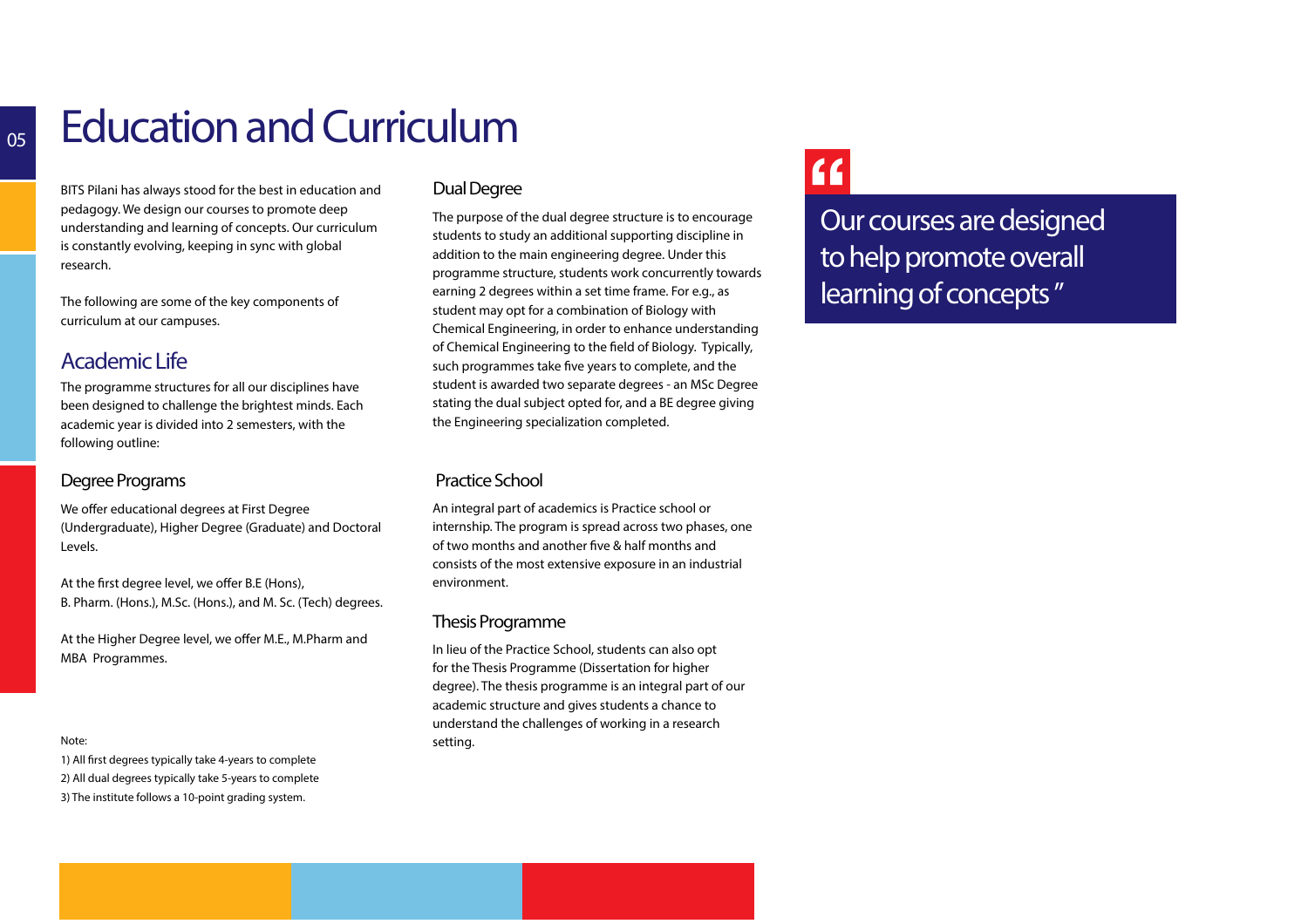

Students are introduced to a wide range of common courses that set the foundation for the more branch-intensive courses to come. The end of the year sees students take a long summer break of two and a half months that they may utilise by taking up independent internships or NGO work.

The second and third years are academically the most concentrated and rigorous years of the curriculum. Students are taught their Compulsory Disciplinary Courses which go in depth and explore the finer points of the branch of their choice. Laboratory courses are more intensive than ever with numerous evaluation components to complement the lecture classes. Projects and design assignments test the application skills of each student.

The students take up discipline electives as well as humanities and open electives which give them an all round and holistic development. The students are also offered a choice of a minor degree, which requires them to complete certain electives in that field.

The first semester of the fourth year sees half the students working off campus for the second phase of Practice School, while the other half of students remain on campus and take a number of elective courses. With the flexibility of taking courses from across branches, these courses allow students to explore their interests. During the second semester this half goes out to complete their PS 2 while the first half comes back to campus to complete their degree. Students who are on campus in a given half of the year typically sit for placements while on-campus.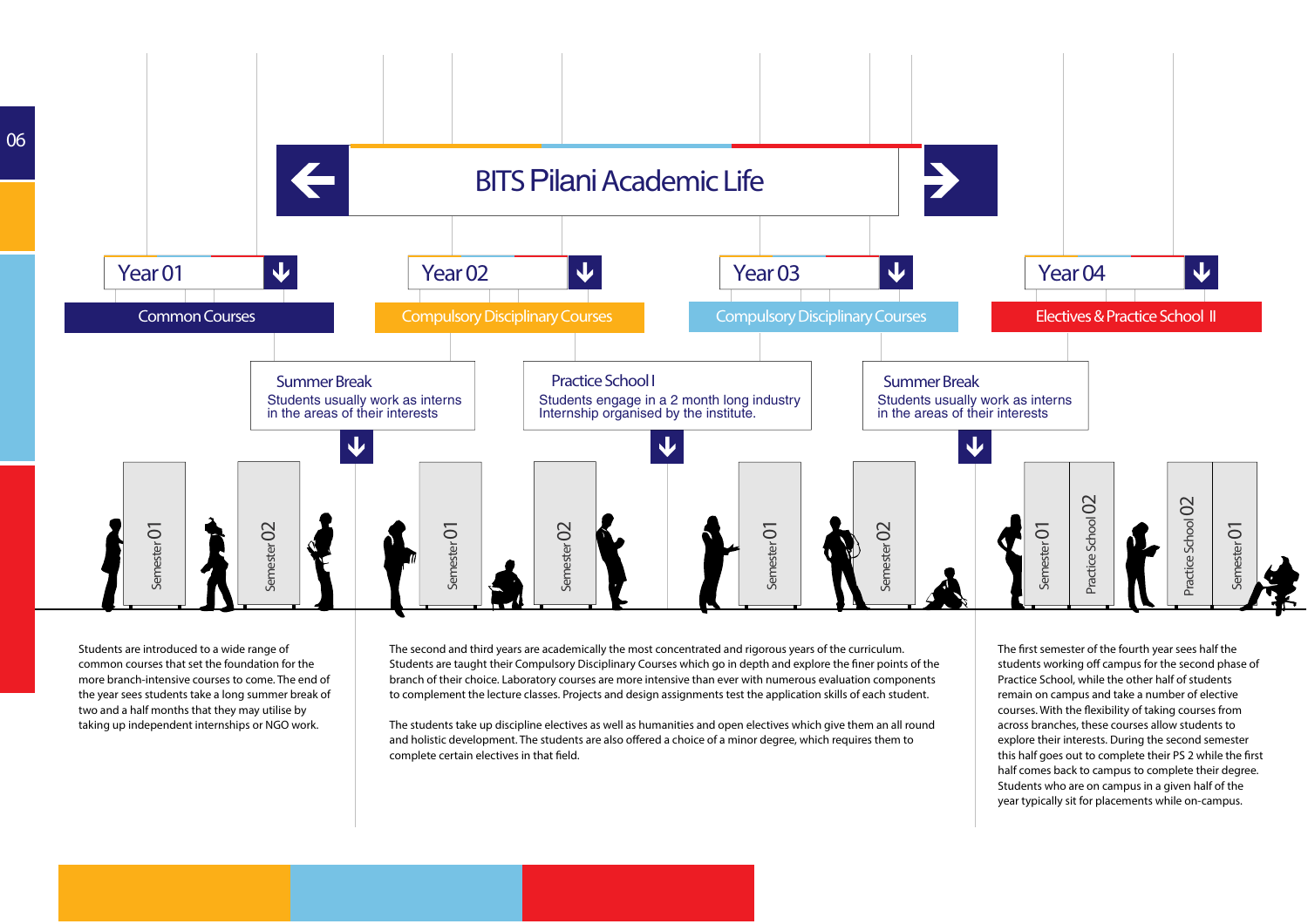### **Practice School**

### $\overline{\mathbf{f}}$

**Internship is organized by theInstitute for all students. Students are evaluated and graded on their performance"**

The program is spread across two phases, one of two months and another five & a half months and consists of the most extensive industrial internship and gives the student extensive industrial exposure.

The program is unique to BITS Pilani. No other university in the country has such an extended period of on-the-job training for its students as a part of its curriculum.

It gives students an exposure to the real challenges that they would be facing while working in the Industry.

Practice School stations are over 400 in number and are spread throughout India and abroad, covering various sectors.

The intensity and rigour of the Practice School Programme makes our students ready to take on work life challenges.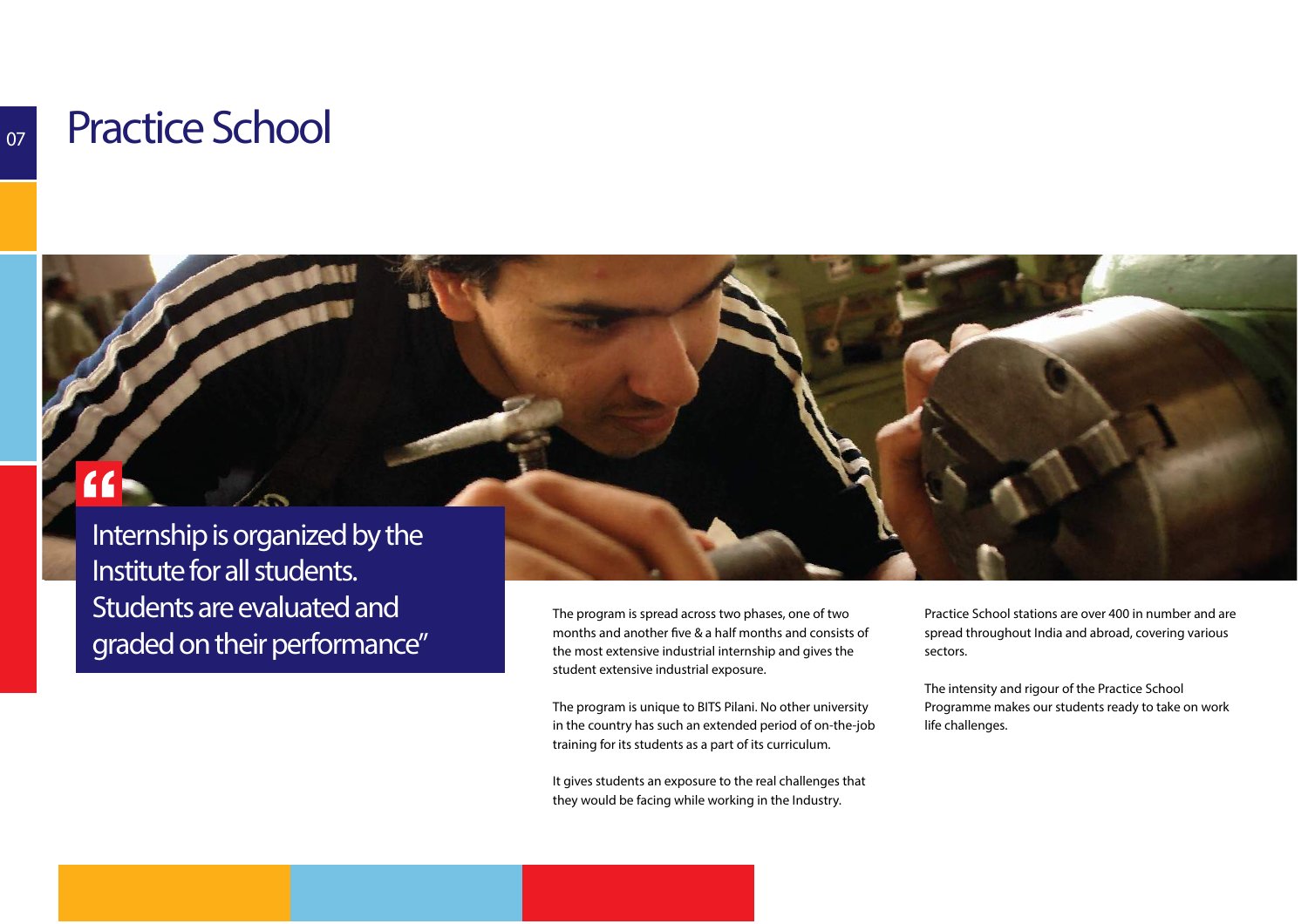## **Pilani Campus**

Our flagship campus has a historic legacy of more than 50 years. Also known as Vidya Vihar, it is situated outside the town of Pilani, Rajasthan, the hometown of the Birla family.

The city is located 200 kms west of Delhi and 220 kms, north of Jaipur. Covered with wooded paths andspread over 328 acres, the campus is self containedand houses all the amenities and buildings that befit an institute of international standards. The programmes are fully residential with 11 hostels for boys and one hostel complex for girls. Around 4500students live on campus along with 400 faculty members, their families and a vast pool of supportstaff.

The campus also boasts of a magnificent library complex with a floor area of 65,000 sq. ft and a rich collection of more than 2,30,000 volumes of books and manuscripts.

An intellectual powerhouse, the campus has successfully attracted healthy amounts of research funding from government grants and private bodies. The research facilities are wide ranging, with a number of laboratories focussed on various aspects ofscience and technology.



The campus boasts of a state of the art network that provides connectivity to the entire institute.

The institue has embarked on a journey to become one of the leading universities in the world via a new strategic plan called 'Vision 2020'.

### **Covered with wooded paths and spread over 328 acres "**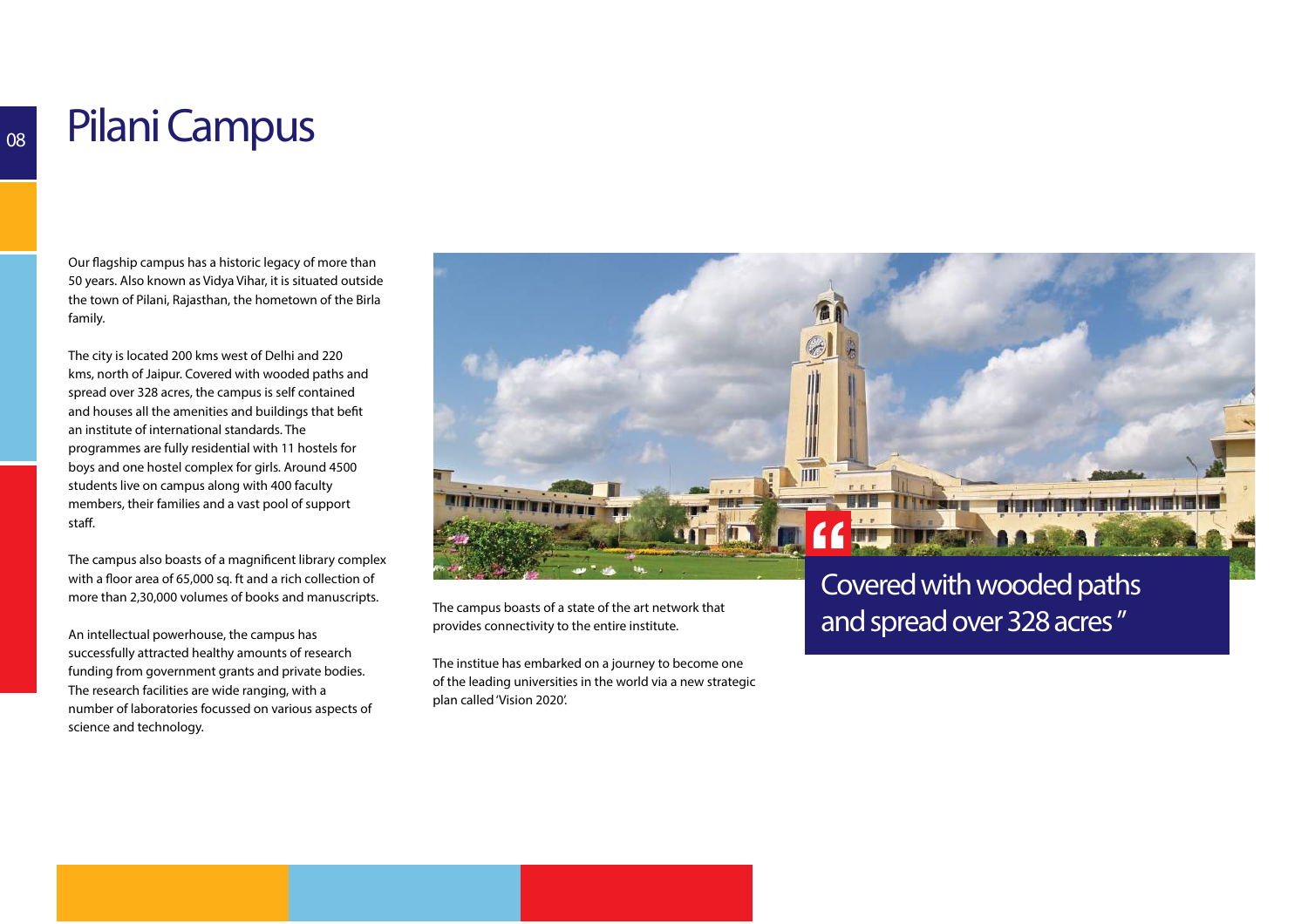## **K K Birla Goa Campus**

Nestling in the lap of verdant hills, overlooking the Zuari River and located 5.5.kms from the Goa airport along national highway 17B , BITS Pilani, K K Birla Goa Campus is spread over an area of 180 acres. Established in 2004, the campus offers 11 First Degree, 6 Higher Degree and Ph.D. Programs to 675 students admitted every year. About 2400 students and 170 faculty members live in this fully residential campus known for its vibrant, dynamic, multicultural and intellectual environment.

Within a short span of nine years, the campus has set up state-of-the-art infrastructure housing a number of spacious laboratories, modern classrooms, a well equipped library, a magnificent auditorium, world class sports facilities and campus-wide Internet connectivity—to name a few. The innovative education system of BITS Pilani University coupled with the energizing atmosphere and such infrastructural facilities has been attracting the brightest students and faculty to this campus.

About 21 research projects funded by various government departments and private agencies in the areas of biosensors, fuel cells, nanomaterials, polymer chemistry, pollution control, bioremediation, composite materials, have been taken up by the faculty of Goa campus. While the academic community engages itself in bringing out its best in teaching, research and administration, the students

### $f$

**The campus has become an intellectual hotspot "**



keep themselves occupied not only with academics but also with a plethora of extracurricular and co-curricular activities, thereby preparing themselves for their professional career ahead .

With all its innovative and earnest endeavors, BITS Pilani,K K Birla Goa Campus has carved a niche for itself notonly in Goa but also across the nation and continues its

journey towards excellence.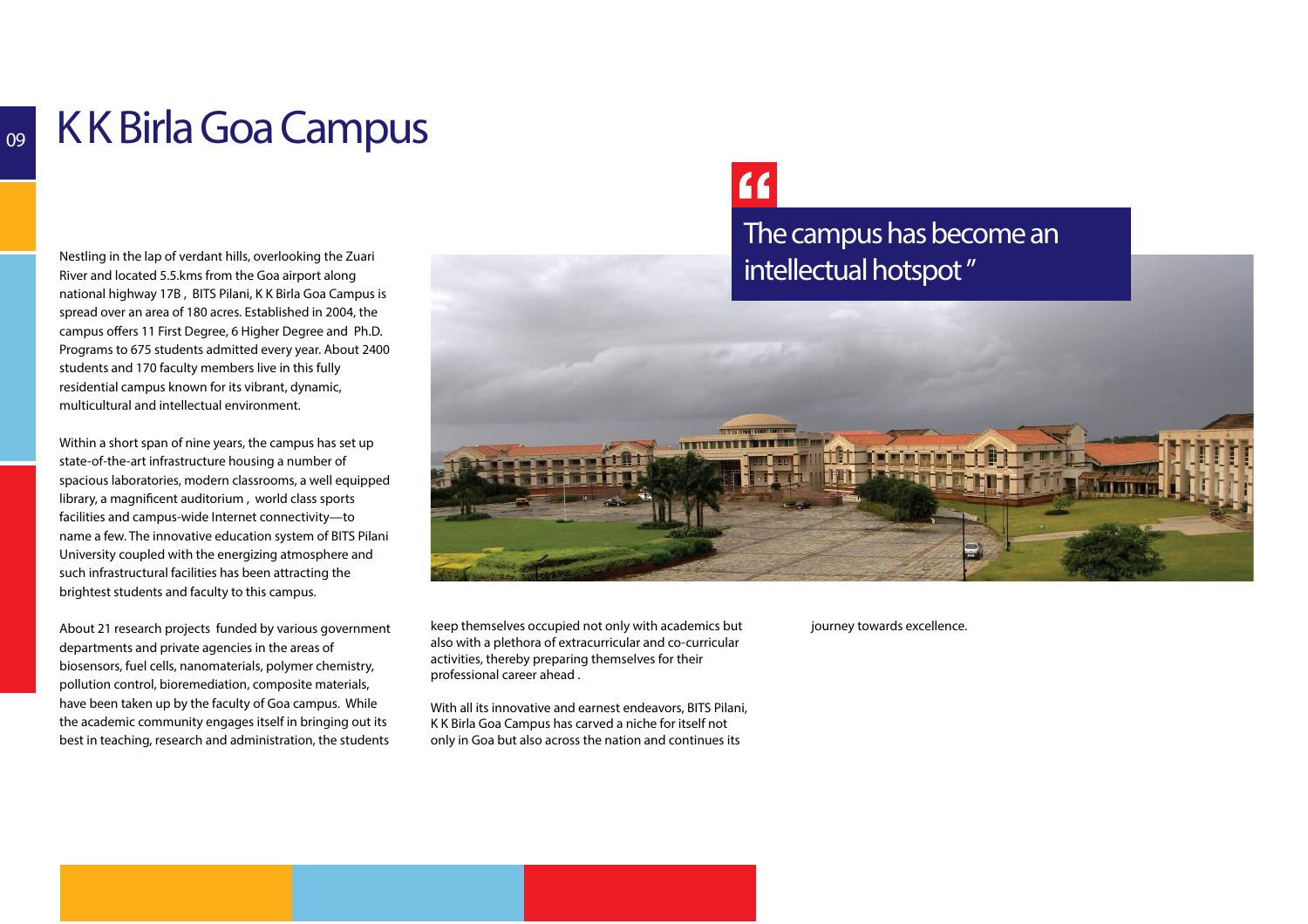## **Hyderabad Campus**

Established in 2008, BITS Pilani Hyderabad Campus, spread over an area of 200 acres in Jawahar Nagar, Shameerpet Mandal, is graced by natural beauty. It is 27 kms from Hyderabad city and 70 kms from Rajiv Gandhi international airport.

The campus has been equipped with state-of-the-art infrastructure surrounded by its scenic beauty. It includes spacious laboratories, furnished classrooms, beautiful & sophisticated library, air-conditioned lecture theatres and network infrastructure, coming together to make BITS Pilani Hyderabad a self-contained campus that students community dream of, for higher studies. The latest addition to infrastructure of this campus is an auditorium with a capacity 2550 seats which is perhaps the most sophisticated in the state.

Around 800 bright students are admitted every year to the first degree, higher degree and doctoral programmes. The campus is fully residential housing over 2700 students, and over 150 staff members. The academics combines extensive research, training and industry experience to offer a comprehensive education to students. It has got over 40 active research projects on campus most of which are backed by prominent funding agencies. A TBI (Technology Business Incubator) has also

### $f$

### **The campus has set up state-of-the-art infrastructure "**



been established with financial support from DST (Department of Science and Technology).

Campus life is quite vibrant and stimulating Student calendars are filled with a healthy mix of extracurricular activities facilitated by various clubs and departments. There is a culture of freedom with a holistic environment for multidimensional growth of students who are trained to be innovators, great professionals, and entrepreneurs of tomorrow.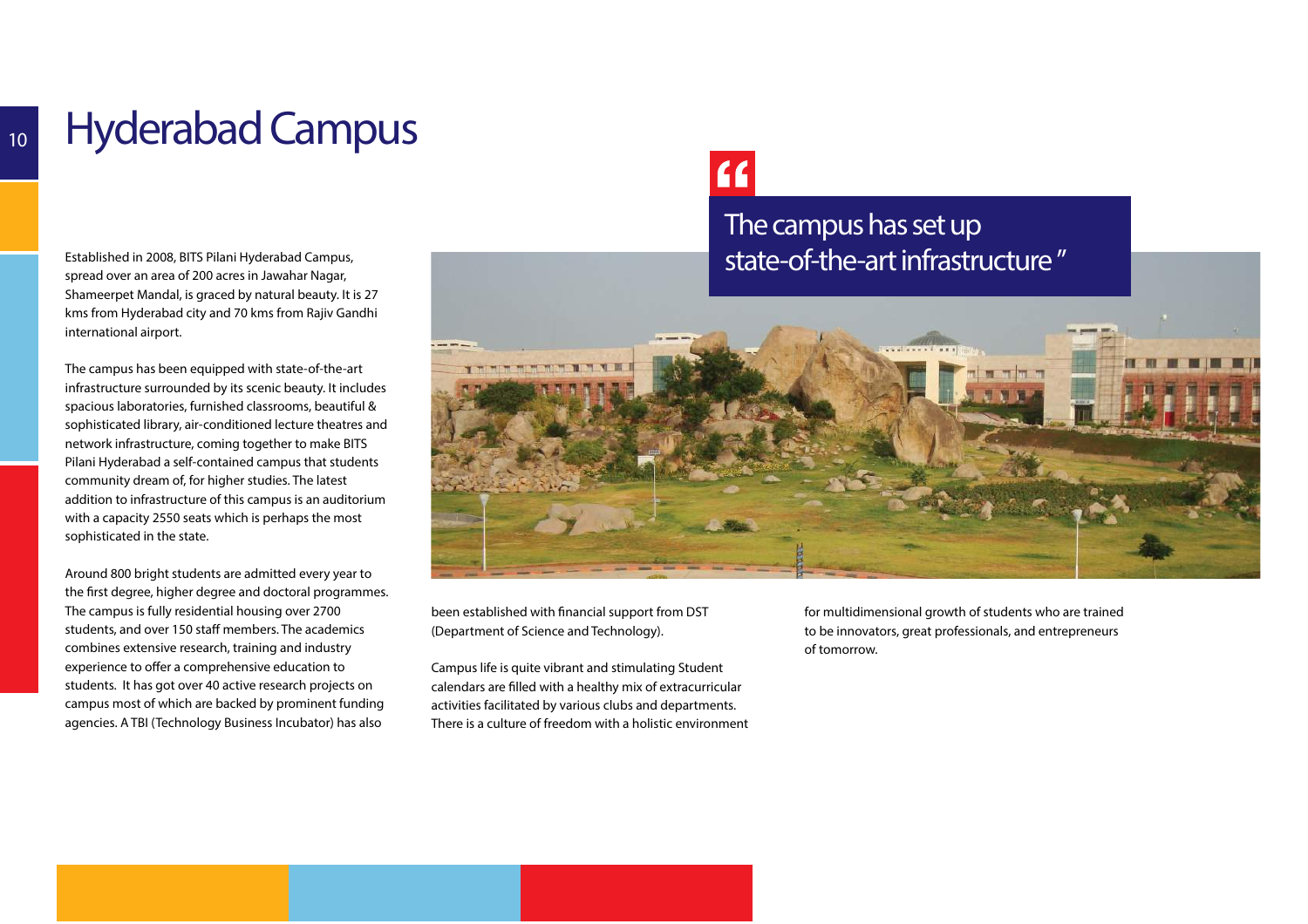## **Dubai Campus**

Dubai Campus is the offshore campus of BITS Pilani University and is one of the largest engineering institutes in the UAE. It has the distinction of being the first offshore campus of any Indian Higher Education Institution. The Campus was established in the year 2000 to offer high quality technical education to students in UAE and the neighboring countries. While remaining loyal to the core values of the parent institute, Dubai Campus has achieved great prominence among the region's educational institutions by adapting itself to the diverse milieu.

Located at the Dubai International Academic City (DIAC), the Campus is an éclat of great achievements. The Institute owns an impressive campus and separate hostels for men and women.

It provides latest technology, learning tools, modern laboratories, and a conducive environment to the students to become top technocrats, professionals, entrepreneurs, leaders or researchers and responsible global citizens.

Students have the opportunity to participate in a remarkable range of activities: from academic courses taught by accomplished professors and opportunities forresearch, independent study and public service to an

## $\epsilon$

### **The campus has set up state-of-the-art infrastructure "**



extraordinary breadth of extracurricular activities. Several meritorious students have won scholarships for higher studies and secured admissions in world class universities. They have also been acclaimed at various international technology fora for presenting groundbreaking models/ Inventions/ research papers.While Dubai Campus has consistently excelled on the

academic side, it has always remained conscious of its social responsibilities. The Institute routinely engages the community at various levels. It has been hailed for its many social initiatives like blood donation drives, clean up drives and participating in various environmental campaigns organized by local bodies.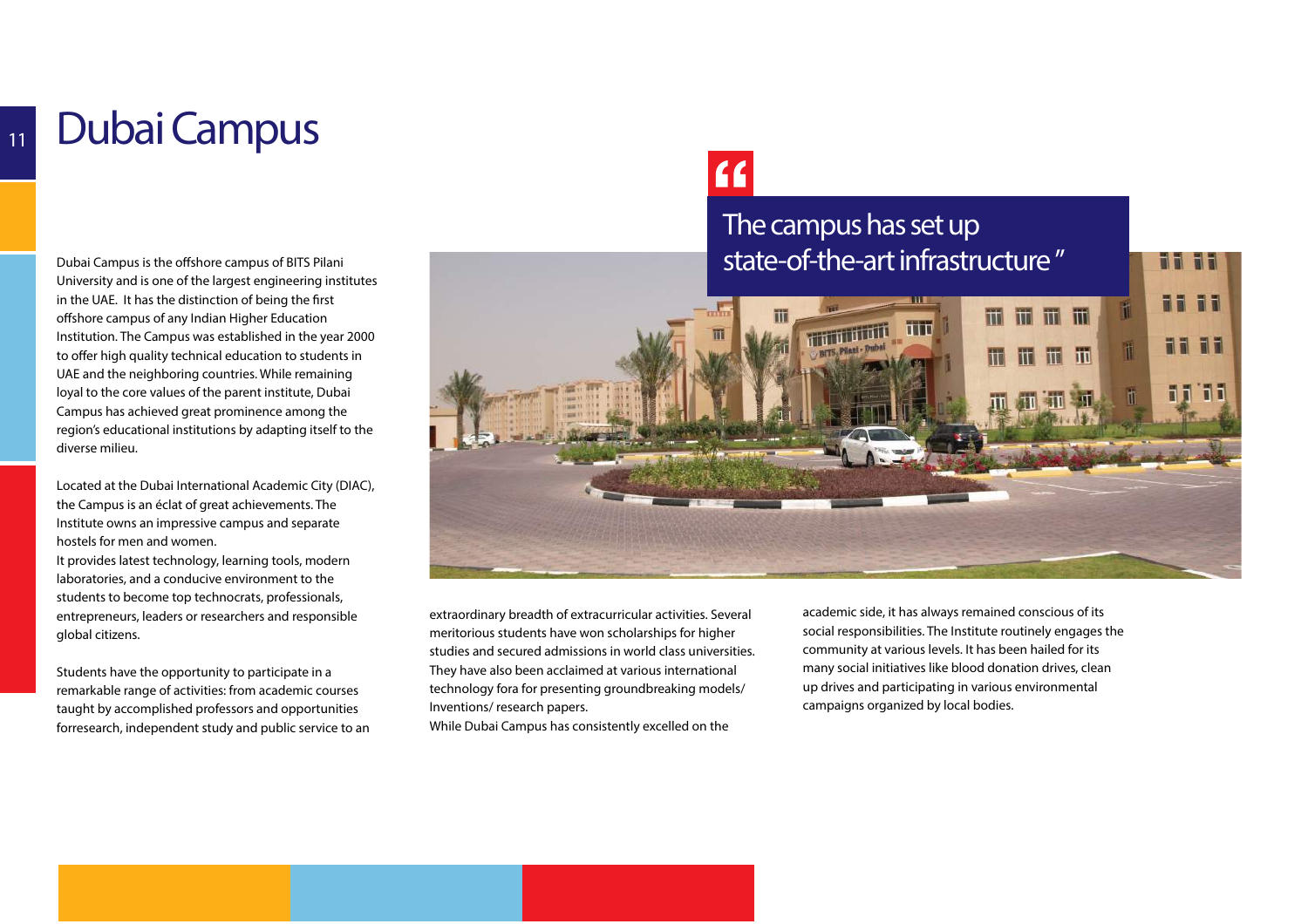# **Students from Following Degree Programmes Are Available for Placements**

#### **First degree** (Duration normally 4 years after 10+2)

| <b>Engineering and Technology Programmes</b> | Pilani | Goa | Hyderabad | Dubai |
|----------------------------------------------|--------|-----|-----------|-------|
| B. E. (Hons) Chemical                        |        |     |           |       |
| B.E. (Hons) Civil                            |        |     |           |       |
| B. E. (Hons) Computer science                |        |     |           |       |
| B. E. (Hons) Electrical & Electronics        |        |     |           |       |
| B. E. (Hons) Electronics & Instrumentation   |        | ۰   |           |       |
| B. E. (Hons) Electronics & Communication     |        |     |           |       |
| B. E. (Hons) Mechanical                      |        |     |           |       |
| B. E. (Hons) Manufacturing                   |        |     |           |       |
| B. E. Biotechnology                          |        |     |           |       |
| M. Sc. (Tech) General Studies                |        |     |           |       |

| Science & Pharmacy Programmes     | Pilani | Goa | Hyderabad | Dubai |
|-----------------------------------|--------|-----|-----------|-------|
| M. Sc. (Hons) Physics             |        |     |           |       |
| M. Sc. (Hons) Chemistry           | ۰      |     |           |       |
| M. Sc. (Hons) Mathematics         | ۰      |     | $\bullet$ |       |
| M. Sc. (Hons) Biological sciences | ۰      |     | $\bullet$ |       |
| <b>B. Pharmacy</b>                |        |     |           |       |

#### **Management, Economics and Finance Programmes**

| M.Sc.(Hons.) Economics | $\bullet$ |  |
|------------------------|-----------|--|
| M.Sc.(Tech.) Finance   |           |  |

#### **Higher degree** (Duration normally 2 years after graduation)

| Engineering and Technology Programmes                         | Pilani    | Goa       | Hyderabad | Dubai |  |
|---------------------------------------------------------------|-----------|-----------|-----------|-------|--|
| M. E Chemical                                                 | ۰         | ۸         | $\bullet$ |       |  |
| M. E. Civil with Spl. in Infrastructure System                | $\bullet$ |           |           |       |  |
| M. E. Civil with Spl. in Structural Engineering               | ۰         |           | $\bullet$ |       |  |
| M. E. Civil with Spl. in Transportation Engineering           | $\bullet$ |           |           |       |  |
| M. E. Computer Science                                        | $\bullet$ | ۰         | $\bullet$ |       |  |
| M. E. Communication Engineering                               | ۰         |           | $\bullet$ |       |  |
| M.E. Electrical                                               | $\bullet$ |           |           |       |  |
| M. E. Embedded Systems                                        | $\bullet$ |           | ۰         |       |  |
| M. E. Microelectronics                                        | $\bullet$ |           |           |       |  |
| M.E. Mechanical                                               | $\bullet$ |           |           |       |  |
| M. E. Manufacturing Systems Engineering                       | $\bullet$ |           |           |       |  |
| M. E. Design Engineering                                      | $\bullet$ |           | $\bullet$ | ٠     |  |
| M. E. Software systems                                        | $\bullet$ |           |           |       |  |
| M.E. Biotechnology                                            | $\bullet$ | $\bullet$ | $\bullet$ | ۰     |  |
| M.E.Thermal                                                   |           |           | $\bullet$ |       |  |
| Intergrated M.E. Computer Science (Information Security Spl.) |           |           | $\bullet$ |       |  |
| Science & Pharmacy Programmes                                 | Pilani    | Goa       | Hyderabad | Dubai |  |
| M. Pharm                                                      | ۰         |           | ۰         |       |  |
| M. Pharm with Spl. in Pharmaceutics                           | $\bullet$ |           |           |       |  |
| M. Pharm with Spl. in Pharmaceutical Chemistry                | $\bullet$ |           |           |       |  |
| Management, Economics and Finance Programmes                  |           |           |           |       |  |

 $\bullet$ 

 $\bullet$ 

MBA (Masters in Business Administration)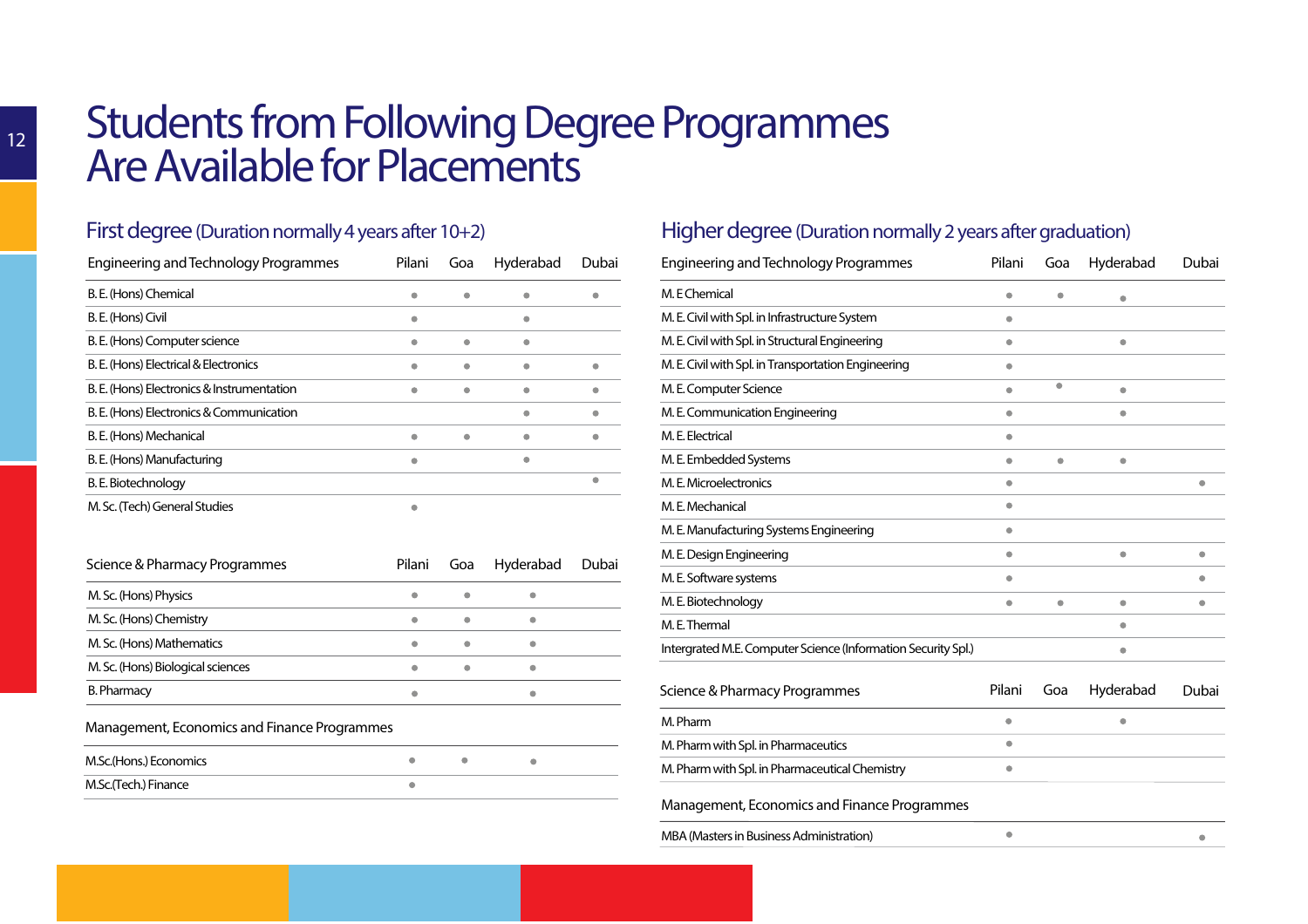### **Placement System**

**Most of our students have their career paths charted much before graduation "**

The placement scenario at all our campuses has always been extremely positive. Most of our students have their career paths charted much before graduation. Almost 500 students from the Pilani campus, 300 from K K Birla Goa Campus, 300 from the Hyderabad campus and around 200 students from Dubai campus are available for placements every semester. Almost 100% succeed in securing a job.

Over 160 reputed companies visited our campuses in the previous placement season of 2016-17, a big number of whom were repeat visitors. Over time, our placement

process has been refined to make recruitment as simple as possible for students and companies alike. Each campus has a dedicated Placement Manager, assisted by a students team of placement committee volunteers who work to ensure the smooth functioning of the placement process. The team is headed by a Placement Coordinator, assisted by a Pitching Head, a Logistics Head and a team of around 50 volunteers in each semester.

#### **TWO PLACEMENT SEASONS IN A YEAR**

Roughly half of the out going batch avails placement in first semester and the other half in the second semester.

**Semester I : August to NovemberSemester II : January to April**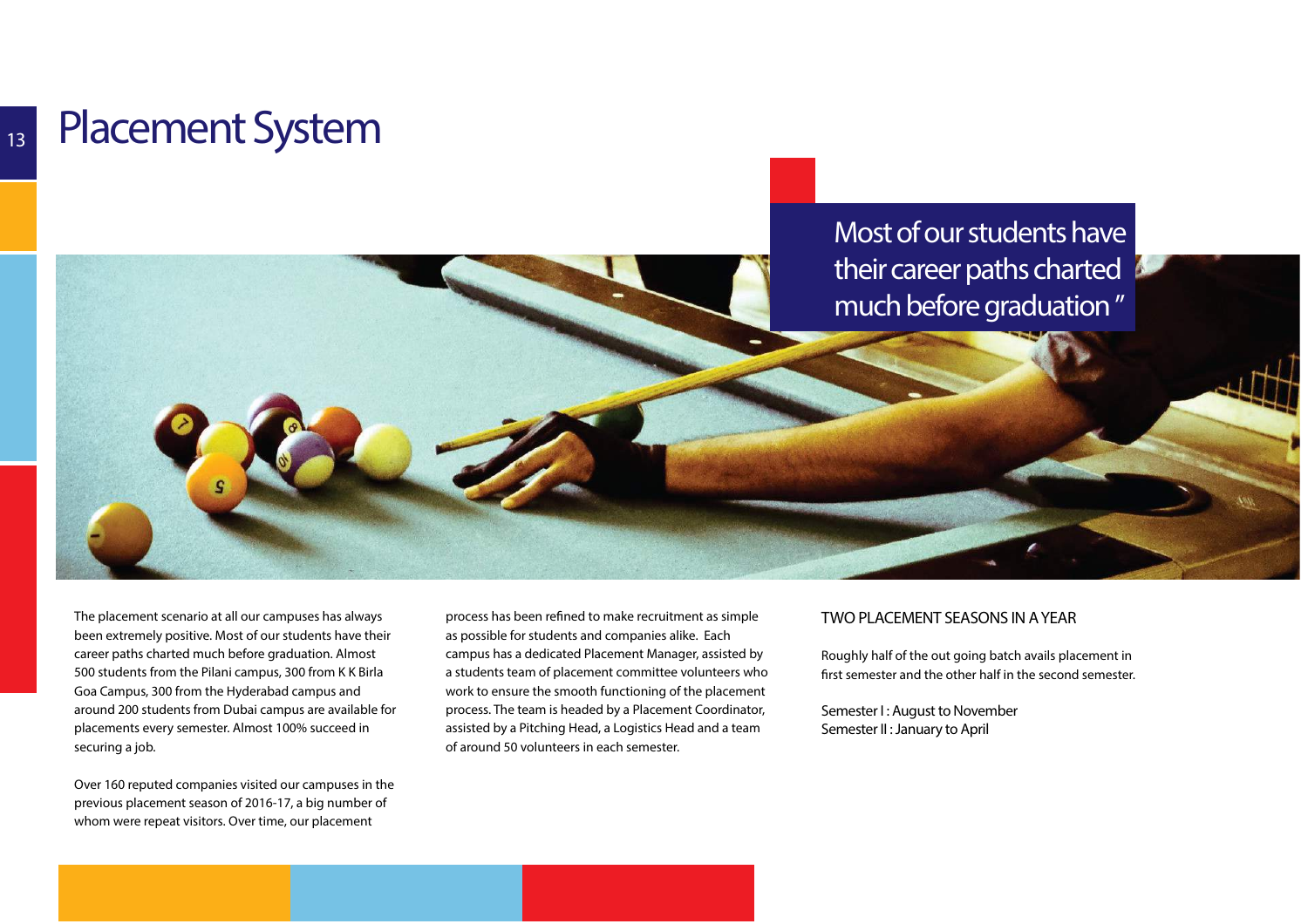## **Why Recruit from BITS** Pilani

**02**

only merit and thus offer no quota curriculum is constantly updated to programme exposes them to real life made part of the class-room

All our students enter the instituteafter proving themselves first at school level and then again at BITSAT. We believe in rewardingonly merit and thus offer no quota

**Stringent student** 

A large number of our facultymembers are Ph.Ds and are actively involved in research andjournal publications. Our

**World class** 

research.

curriculum is constantly updated toreflect the latest in technology and

### Stringent student<br> **CON curriculum and faculty**<br> **CON all our students enter the institute**<br> **CON CON CON CON CON CON CON CON CON CON CON CON CON CON CON CON CON CON CON CON CON** Stringent student<br>
selection **experience in industry**<br> **experience in industry**<br> **experience in industry**<br> **experience in industry**<br> **experience in industry**<br> **experience in industry**<br> **experience in industry**<br> **experience**

The Practice School programme ensures that every student has spentover 7 months working in industryeven before graduation. The programme exposes them to real life applications of their course work andteaches them to work in a collaborative environment. The Practice School gives students the vital experience needed to adaptquickly to careers in industry.

#### **Balanced personalities**

We believe wholeheartedly in helping students develop to their fullpotential in every field of their interest. Soft skills development ismade part of the class-room experience through presentationand open ended learning components. Extracurricularactivities, student managed clubsand events give them further avenues to express themselves anddevelop skills beyond academics.

### **Stellarratings**

**05**

of any kind.

**selection** 

Stellar<br>
ratings<br>
We have consistently performed<br>
well in many curvey of educational well in many surveys of educationalinstitutes. We have been awarded the highest grade, A and one of the highest institute CGPA's 3.71 out of 4by the NAAC after a combined assessment of all the campuses.We have also been ranked as the bestprivate engineering university ofIndia and 6th best overall by Outlookmagazine. The magazine alsoranked us No. 1 in terms ofpersonality development.

#### **Extremely successful alumni**

Renowned scientists, successfulentrepreneurs and managers and leaders of society, our alumni havemade us proud time and again. Alumni are actively engaged with the institute and with the students,motivating them to perform andexcel at whatever they do.

#### **World-class infrastructure 07and technology**

BITSConnect 2.0 is a multi-million dollarproject that envisions bringing state-of-the-art telepresence and inter-connectivity to all four campusesof BITS Pilani. Students are equipped with better understanding of subjectsas they can attend the lectures taken by faculty across all four campuses.Itwill enable remote learning and participatory coursework, collaborativeresearch and remote recruitment.BITSConnect 2.0 is a giant step for BITS Pilani in the direction of becoming a world class university.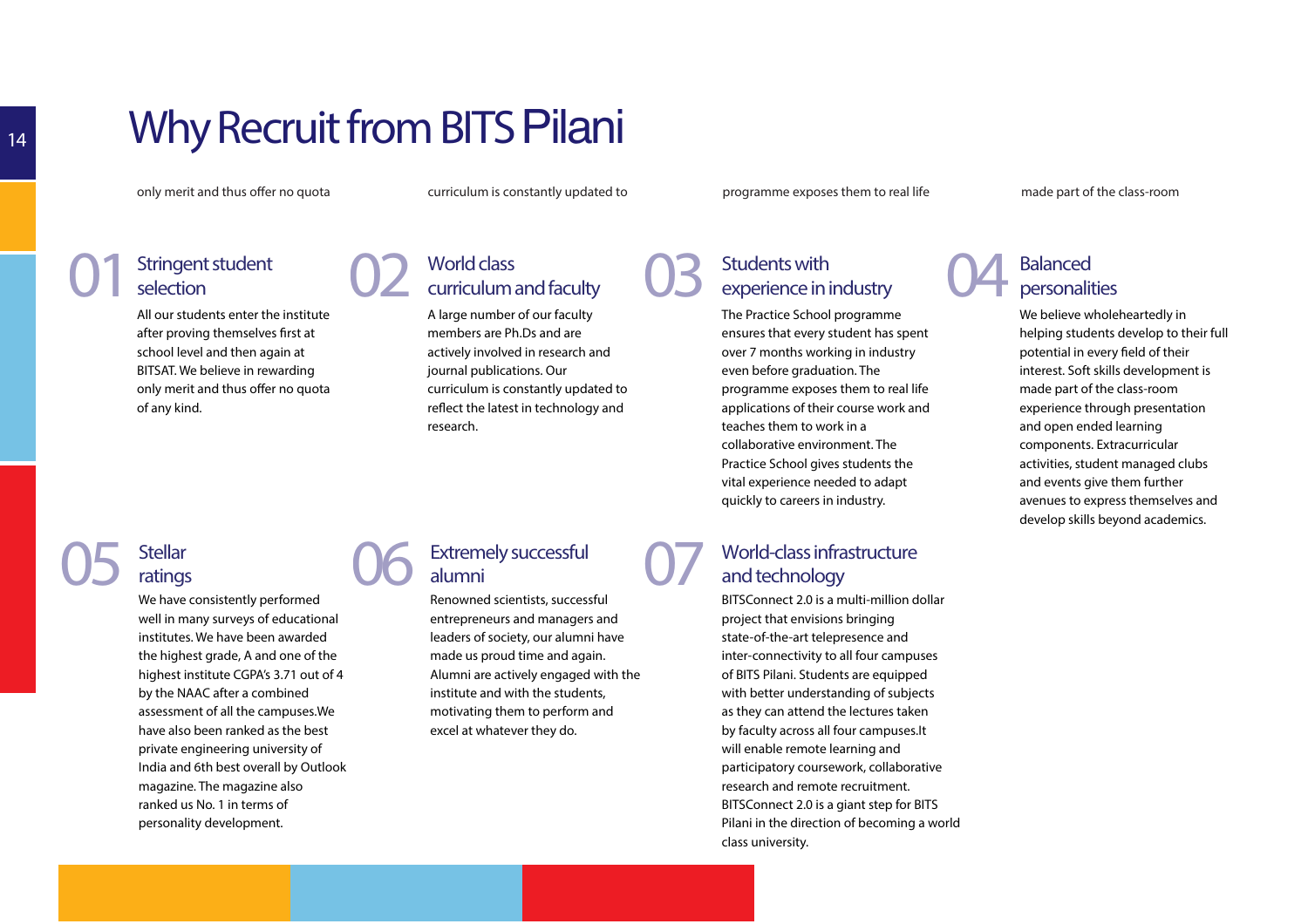### **15**

## **Past Recruiters, 2016 Batch**

**A**

Aakash InstituteAbsolut DataAdaequareAditya Birla CorpAdobe SystemsAlstom Amazon Development CentreAmritha ToolsAnalinearApex DecisionsApplied ISArista NetworksASHOK LEYLANDAster Buildings

Atrenta IndiaAvaya India

Avery Dennison

#### **B**

B&S Engineering ConsultantsBA Continuum Solutions PrivateBainBank BazaarBank of AmericaBarclays Technology Center

BeeHyv Software Solutions

Bharti Airtel**BHFL** BioconBOCBogolik Software SolutionsBoschBrahMos AerospaceBravo Lucy TechnologiesBristlecone LabsBroadcom India ResearchBrocade Communications**<sup>E</sup>**

**C**

 CA TechnologiesCadence Design SystemCapgeminiCapital IQCapital One Financial Services**Carrier Caterpillar** CE Info SystemsChambal Fertilisers and ChemicalsCISCO SystemsCiticorp ServicesCitrix R&DCognizant Technology Solutions

Commvault SystemsConcept2Silicon Systems**Coromandel** Cosmic CircuitsCredit Suisse

Cypress Semiconductors

**D** D E Shaw SoftwareDanaherDell International ServicesDeloitte ConsultingDieboldDirectiDolcera Information Technology ServicesDow Chemicals InternationalDr Reddy's Lab

EA GameseBay India Product centerEducation InitiativesEILEMC Software and ServicesEpic SystemsEra Group

dunnhumby IT Services

Ericsson India Global ServiceErnst & YoungEvalueserveExpert Voicetap TechologiesExxon Mobil

### **F**Fab.com

 FacebookFactSet SystemsFIATFinisarFioranoFlipkart Online ServicesFMCFractal AnalyticsFreescale SemiconductorFuture BazaarFutures First Info ServicesGalaxy SurfactantsGanon and DunkerlyGE EnergyGE HealthcareGeneral ElectricGenpact AnalyticsGlobal Analytics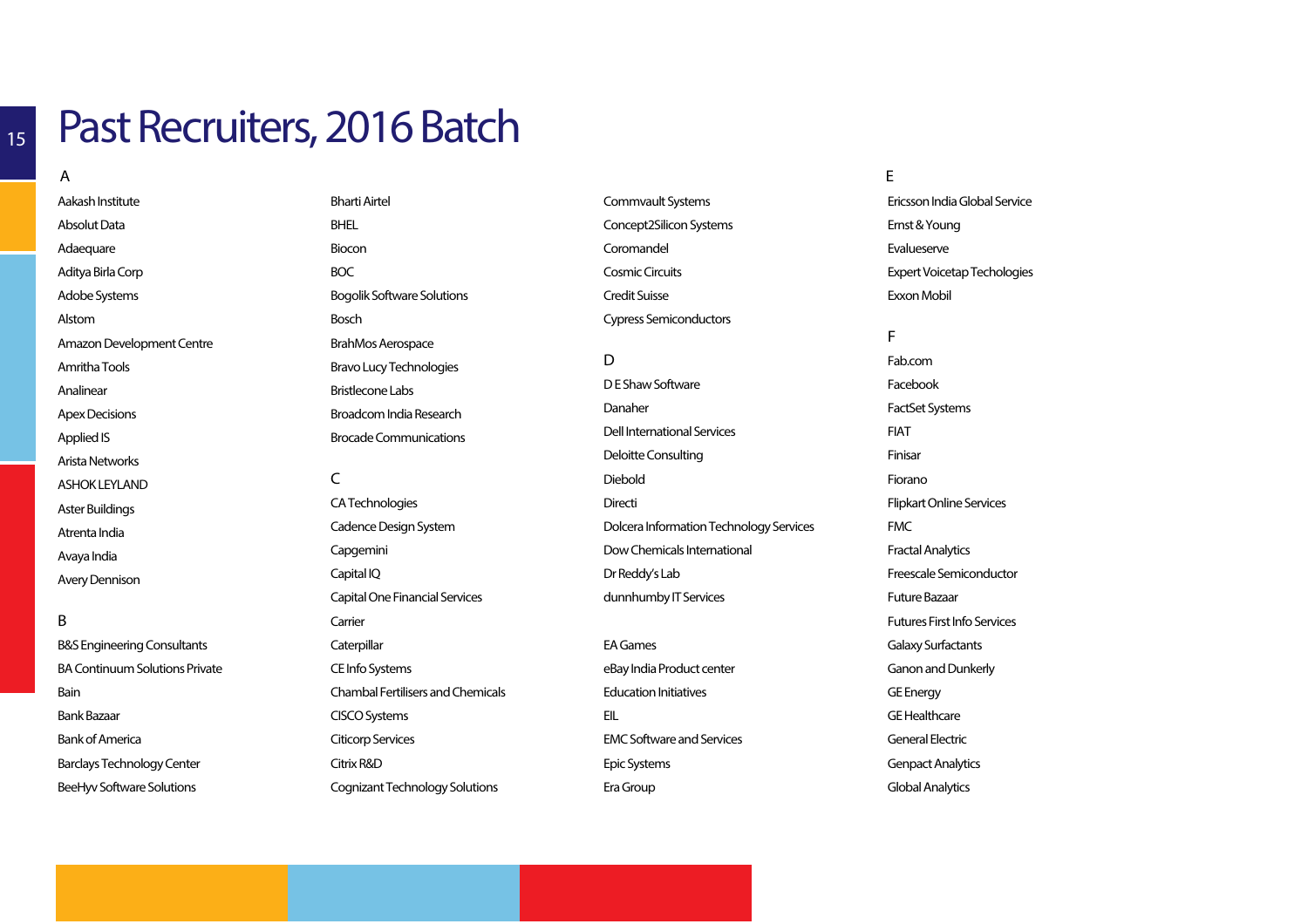GlobeOp Financial ServicesGoldman SachsGoogleGrail ResearchGrasim IndustriesGrouponGroupsoft IT Services

 HALHalcrow ConsultingHarman InternationalHCL TechnologiesHeadstrong ServicesHero MotoCorp LtdHewlett Packard**Histogenetics** Honda Motorcycles & ScooterHoneywellHost Analytics

 $\mathbf{I}$ 

**H**

**G**

IBM ResearchIdea CellularImagination TechnologiesIMI Mobile

Indian Oil CorporationIndus Valley PartnersInfineon Technologies InfosysInfotechIngersoll Rand Engineering & TechnologyInMobiInside View TechnologiesIntel India TechnologiesIntel Mobile CommunicationsIsgec Heavy EngineeringITCIVY Comptech**J**J & J**JBF RAK LLC** JDA Software SolutionsJindal Steel & Power Limited

John F Welch Technology CentreJP Morgan Chase & CoJP Morgan ServicesJuniper Networks**K**

Kinapse India Scientific Services

Kony LabsKritikal Solutions**L**L & TL&T-Ramboll Consulting EngineersLakshmi Precision ScrewsLanco InfratechLarsen & TubroLatentView AnalyticsLohia StarlingerLSI India Research & Development Pvt. Ltd.**M** M & M MaaS360Magneti Marelli**MapMyIndia** Maruti Suzuki**McKinsey** Michelin India Tyres**MICROSEMI** Microsoft Corporation (Redmond)Microsoft Development CenterMid MacMilkorWater

Morgan StanleyMphasisMu SigmaMylanMySmartPrice.comMYSQL

#### **N**

 National InstrumentsNavyug InfosolutionsNetAppNIL LabsNKG InfrastructureNokia R&D Novartis HealthcareNTPCNuevosol EnergynVIDIA Graphics

**O**

 Oceaneering EngineeringOpen Solutions SoftwareOpera SolutionsOphioOracle IndiaOrbees Business Solutions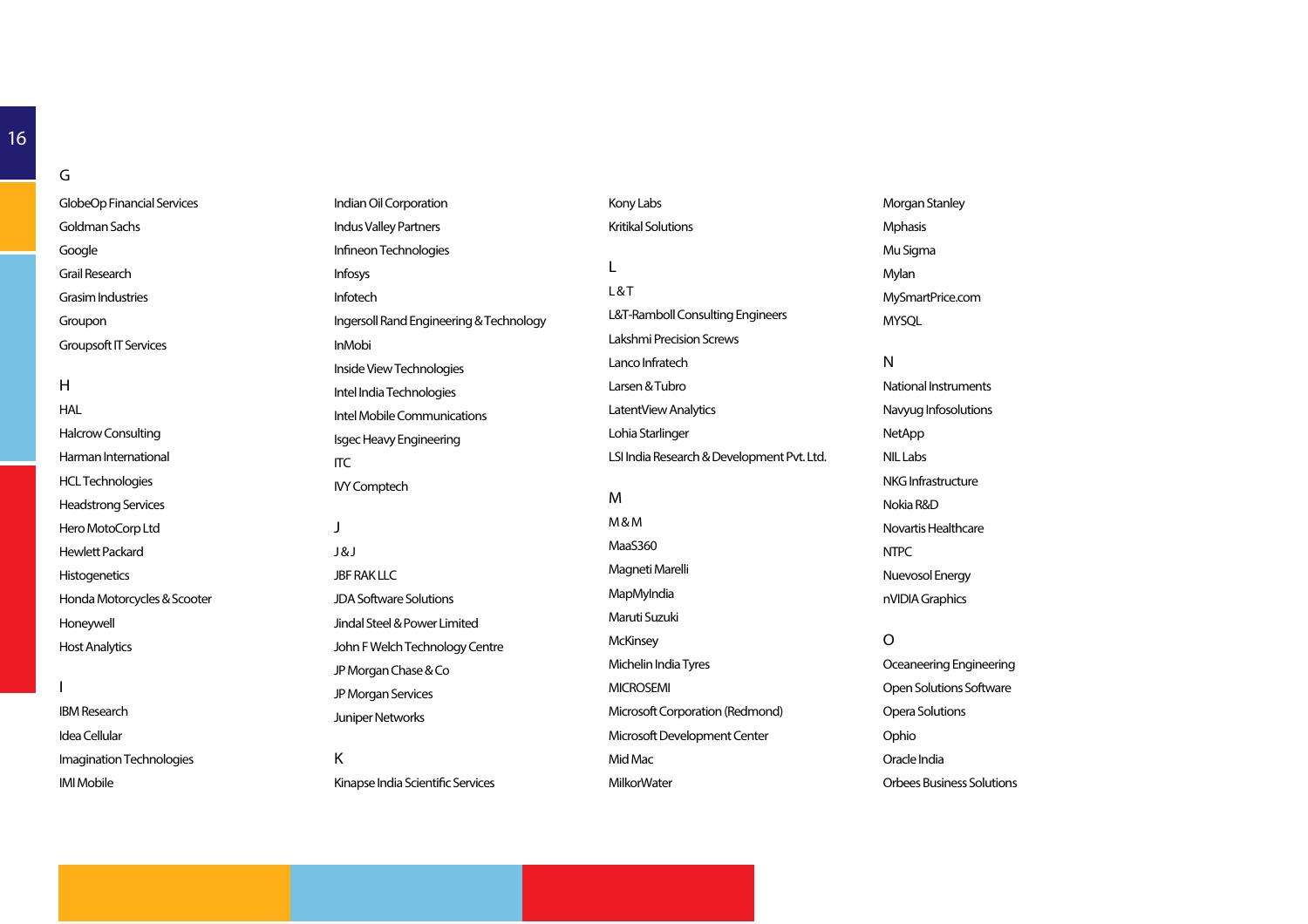POLYCOMPractoPrecision TechPricewaterhouseCoopersProcter & Gamble MumbaiPunj Lloyd

#### **Q**

**P**

Qualcomm

#### **R**

Ranbaxy LaboratoriesRedpine Signals IncReflexis Systems Reliance IndustriesRockwell AutomationRoof ForTwo

#### **S**

Saavn Media Pvt. Ltd.Sabre Travel Technologies Pvt. Ltd. Safran EngineeringSaint GobainSamsung India SoftwareSamsung R&DSAP Labs

Sapient CorporationSchlumberger ServicesServices**SHELL** Shri Ram FibresSimonSimplex InfrastructureSKF India LtdSokratiSourcebits TechnologiesSpectrum SofttechSPML InfraSRFStep 2 TechnologiesSuccessFactors Business SolutionsSymantec SoftwareSynopsys**T**

#### Tally Solutions**TCS** Tata Consultancy Services - AnalyticsTCS R&DTATA HousingTata MotorsTata Technologies

Tejas NetworkTensilica Technologies India Pvt LtdTexas InstrumentsTHE ELITISTSThe Malt CompanyThe MaukaThe Smart CubeThermaxThorogood AssociatesThoughtworks TechnologiesTIMESTotal Environment Building SystemsTresVista Financial ServicesTrianzTrident**U** UBSUCO BankUltratechUnileverUnitechUnited Breweries Ltd.United OnlineUNITED TECHNOLOGIES

**TCE** 

UURMI**V** Value Edge ResearchVE Commercial Vehicles Ltd.VirtusaViven Info MediaVoltas**W** WabagWalmart LabsWater JetWhizdom EducareWIPRO**Y**Yahoo! Research & DevelopmentYardstick**Z** Zinnov Management ConsultingZopnow

UOP

ZS Associates

Zuari Industries